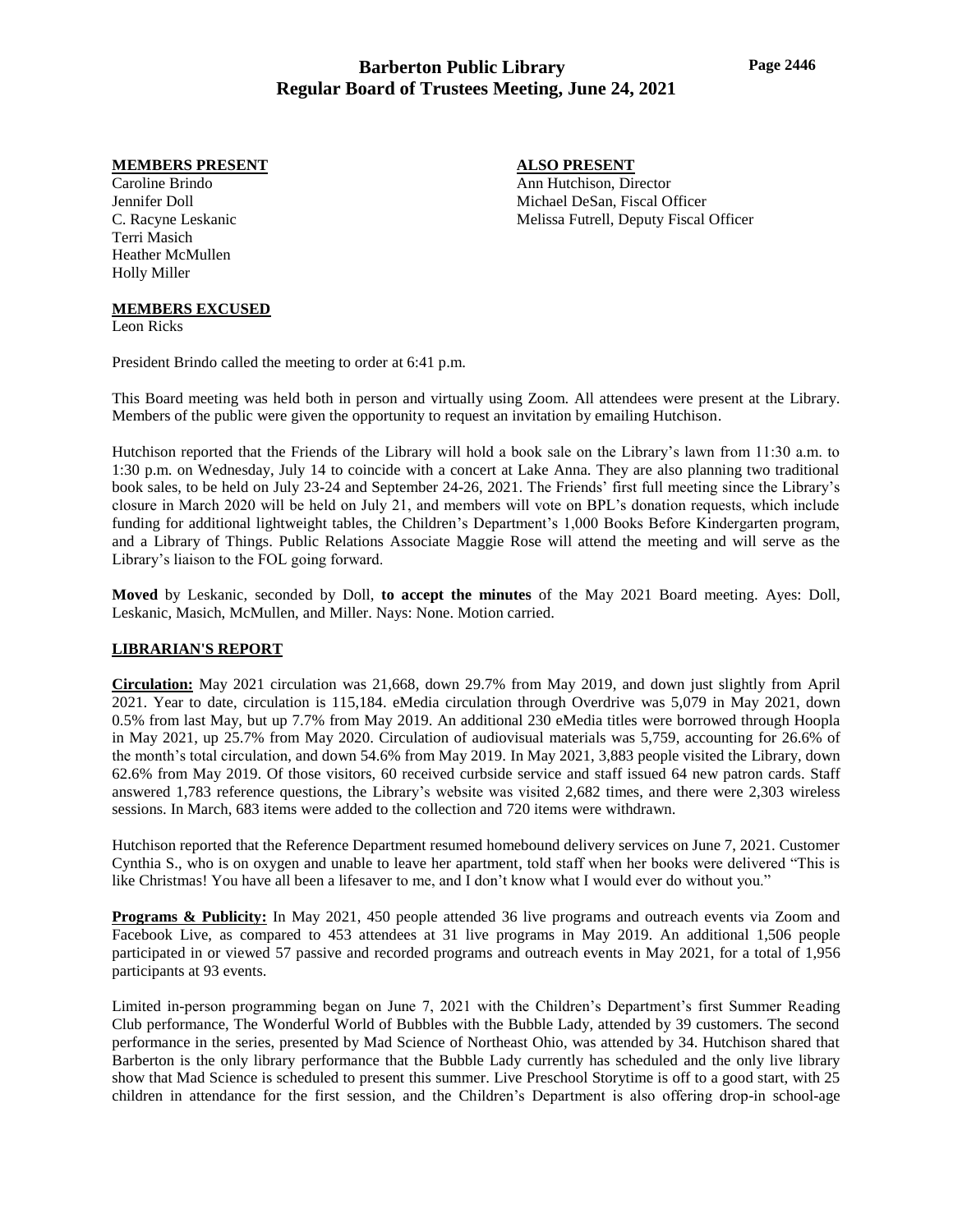programming throughout the day on Wednesdays. Since the beginning of June, 600 Take & Make crafts have been distributed to children at the Library, Van Buren Homes, Barberton Area Community Ministries, and the Salvation Army, and 186 children have registered for Summer Reading Club. Staff from the Children's and Customer Services Departments have served approximately 100 children per week during their visits to Barberton City School's Summer School Extravaganza. Upcoming children's programs of note include the Magic of Michael Mage on June 28, Matt Jergen's Comedy Juggling Show on July 12, being held at the gazebo at Lake Anna, and two performances by Outback Ray on July 26.

The Reference Department has begun offering live programming for adults, with attendance split between in-person and virtual so far at Chair Yoga and Romance Book Club. As virtual attendance continues to drop, Hutchison is hopeful that the gradual return to in-person events will cause an increase in programming attendance. Most presenters that are scheduled for this summer prefer to remain virtual only, with the exception of local author Amanda Flower, who will present to a pre-registered live audience at the Library on July 8, and Reference is planning to return to in-person speakers in September 2021. Upcoming virtual programs of note include local author Barbara Hacha's Hobo Talk on June 29, Bird Watching in the Cuyahoga Valley National Park on July 12, and Cryptocurrency 101 on July 21.

The Community Health Library Branch reopened June 2, 2021 and is currently open 10:00 a.m. to 3:00 p.m. on Monday, Wednesday, and Friday. Staff at the Hospital have expressed their gratitude that the branch has reopened.

The Library's Summer Reading Club programming has been featured in Akron Life Magazine, the Akron Beacon Journal's Things to Do column, and on Fred Martin Superstore's digital sign, which is visible from I-76.

### **Donations:**

Anonymous - 181 books and 18 magazines

**Moved** by Doll, seconded by Masich, **to accept the donations**. Ayes: Doll, Leskanic, Masich, McMullen, and Miller. Nays: None. Motion carried.

**Other**: Hutchison informed the Board that BPL, along Stow-Munroe Falls and Twinsburg Public Libraries, will be joining Akron-Summit County Public Library and METRO Regional Transit Authority's Book it on METRO! program. Beginning Thursday, July 1, passengers with a valid library card from a participating library can ride free on METRO on the first Thursday of the month when they show their library card to the bus operator upon boarding. Up to two children, age five and under, can ride free with an adult showing a valid library card.

Lighting has been installed in the Reading Garden to deter loitering when the Library is closed.

Hutchison informed the Board that she and other staff are reevaluating and updating safety procedures and the Library's Emergency Preparedness Plan.

Hutchison shared that Patron Point has replaced Constant Contact as the software used to create and distribute the Library's digital newsletters. Patron Point is available to BPL through CLEVNET, and the change will save approximately \$500 per year.

### **FISCAL OFFICER'S REPORT**

The Public Library Fund tax distribution for the month of June 2021 for the Barberton Public Library was \$123,138.44.

**Moved** by Leskanic, seconded by Masich, **to accept the financial report, bank reconciliations, and bills** paid for the month of May 2021. Ayes: Doll, Leskanic, Masich, McMullen, and Miller. Nays: None. Motion carried.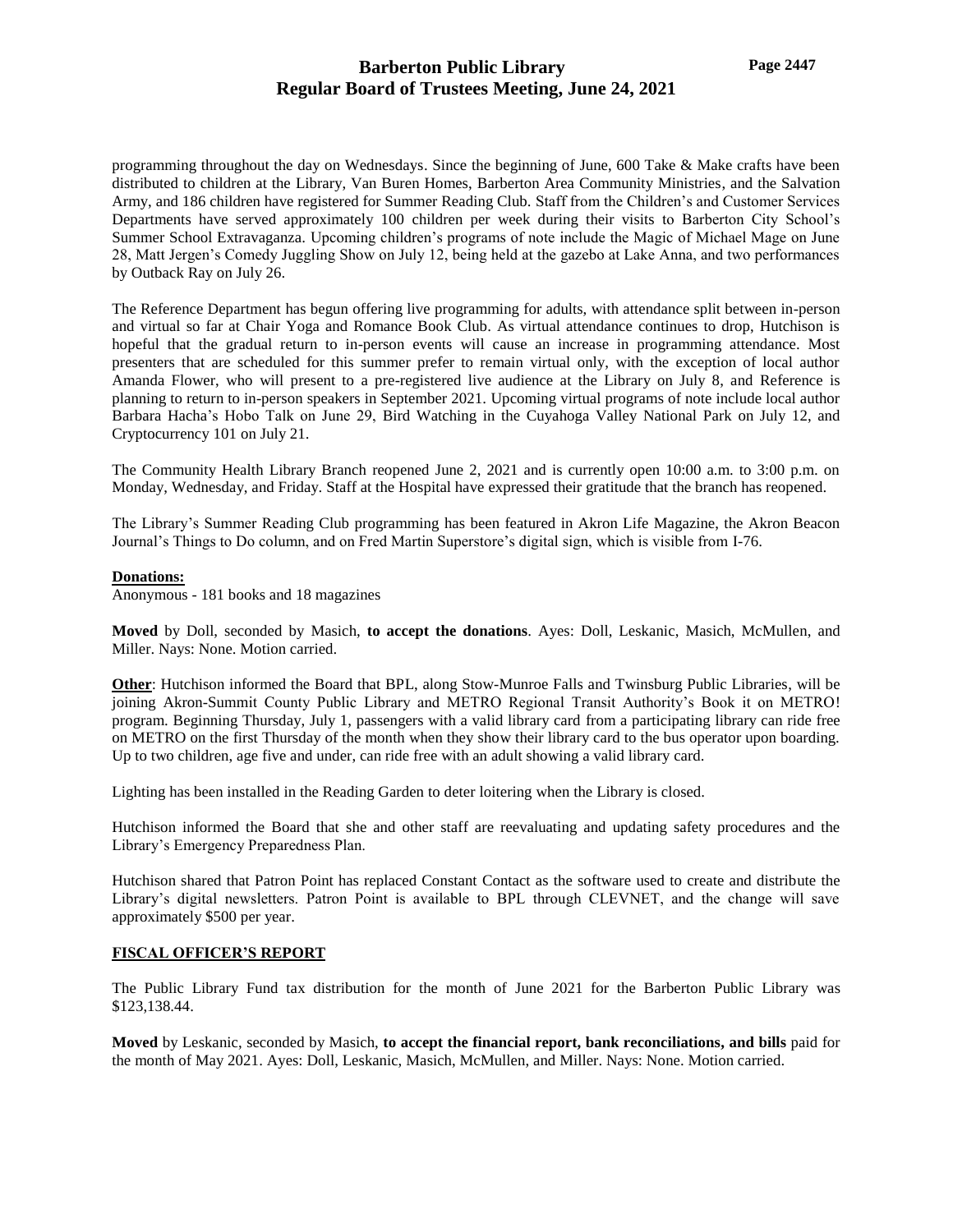DeSan distributed and reviewed the draft copy of BPL's audit, which will not be made available to the public until it has been approved by the State.

DeSan informed the Board of the Library's plans to replace the copy machine in the Children's Department and add an additional machine in the lobby. He has met with three vendors and plans to lease the machines from Copeco, who services the Library's existing copy machines.

### **COMMITTEE REPORTS**

**Finance and Audit Committee**: No meeting held.

**Personnel Committee**: Doll read the minutes of the June 17, 2021 meeting.

**RESOLUTION 16-2021 Moved** by Masich, seconded by Doll, **to reinstate separate full-time Deputy Fiscal Officer and Customer Service Manager positions**, effective September 7, 2021**.** Ayes: Doll, Leskanic, Masich, McMullen, and Miller. Nays: None. Resolution adopted.

**Moved** by Doll, seconded by Masich, **to move to executive session** to consider the appointment, employment, dismissal, discipline, promotion, demotion, or compensation of an employee or official at 7:28 p.m. Roll call: Brindo, aye; Doll, aye; Leskanic, aye; Masich, aye; McMullen, aye; Miller, aye. Motion carried. Hutchison, DeSan, and Futrell left the meeting.

The Board requested that Hutchison return to the meeting.

**Moved** by Masich, seconded by Doll, **to end executive session** and return to regular meeting at 7:59 p.m. Roll call: Brindo, aye; Doll, aye; Leskanic, aye; Masich, aye; McMullen, aye; Miller, aye. Motion carried. DeSan and Futrell returned to the meeting.

**RESOLUTION 17-2021 Moved** by Doll, seconded by Masich, **to add a part-time Librarian position in the Reference Services Department,** regularly scheduled 28 hours per week, effective September 7, 2021. Ayes: Doll, Leskanic, Masich, McMullen, and Miller. Nays: None. Resolution adopted.

**RESOLUTION 18-2021 Moved** by Doll, seconded by Leskanic, **to transfer Melissa Futrell to full-time Deputy Fiscal Officer** in Administration, regularly scheduled 37.5 hours per week at \$19.28 per hour, effective September 7, 2021. Ayes: Doll, Leskanic, Masich, McMullen, and Miller. Nays: None. Resolution adopted.

**RESOLUTION 19-2021 Moved** by Masich, seconded by Leskanic, **to approve revised job descriptions**, effective September 7, 2021, for the following positions: Customer Services Manager, Deputy Fiscal Officer, and Reference Services Librarian. Ayes: Doll, Leskanic, Masich, McMullen, and Miller. Nays: None. Resolution adopted.

**Building and Equipment Committee**: No meeting held.

**Summit County Library Trustees Council**: No meeting held.

### **COMMUNICATIONS AND CORRESPONDENCE**

**OLC Legislative Update**: Hutchison reported that the Ohio Senate approved its version of the state budget on June 9, 2021, and included language to maintain the PLF at 1.7% of the General Revenue Fund. Unfortunately, the House did not concur with the Senate's version of the budget and House Bill 110 is being reviewed by a Conference Committee to reconcile the differences.

**Community Correspondence**: Hutchison shared a card from the City of Barberton thanking the Library for participating in Barberton's campaign for the National Civic League's 2021 All-America City Award.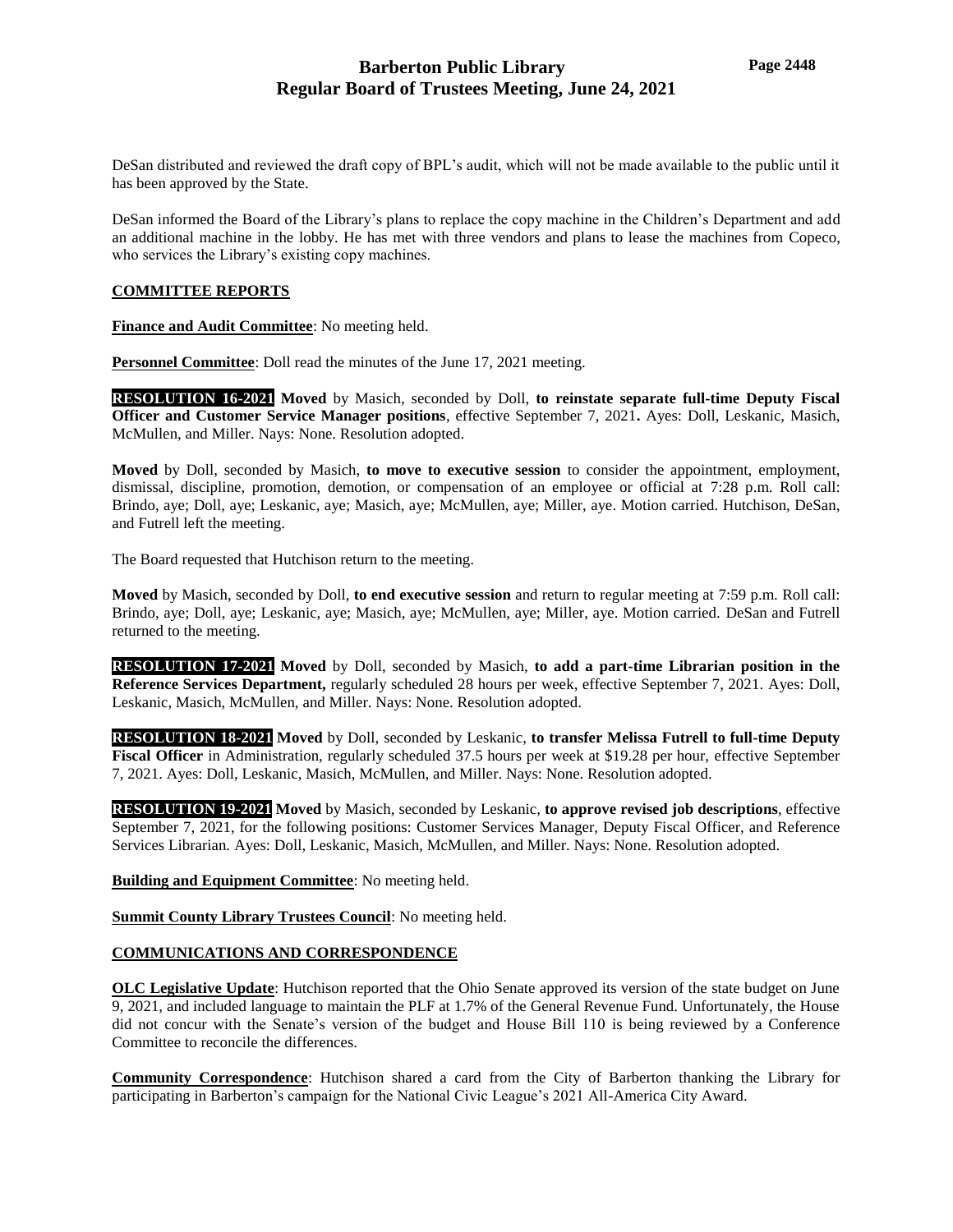### **OLD BUSINESS**

**COVID-19 Updates**: Hutchison informed the Board that the Library's meeting rooms are once again available for community use, though the basement remains closed to the public when there are no programs being held. At this time, the Library's plan is to return to normal hours and full services on September 7, 2021.

Hutchison shared with the Board that Governor Mike DeWine lifted Ohio's State of Emergency on June 18, 2021, and reminded them that the current open meetings flexibility is not tied to the State of Emergency. The ability to conduct Board meetings virtually is temporary and set to expire on July 1, unless an extension is included in the final state budget bill. While the Board will be required to conduct in-person meetings going forward, Hutchison inquired whether they would like to continue offering a virtual attendance option. The Board chose not to continue with the virtual option.

**Board Vacancy**: Hutchison informed the Board that there are currently three applicants for the vacant Trustee position, with interest expressed by a fourth party who has not yet applied. Applications are being accepted through June 30, 2021. Hutchison distributed copies of applicant information and there was a discussion regarding the candidates.

Hutchison plans to resume collection activity with Unique Management for customers who owe over \$50.00 in fees on August 2, 2021. As of April 2020, when collection activity was suspended due to the Library's pandemic-related closure, the total cumulative recovery of materials and fees through the service was \$158,590.55, yielding a return on investment of 4.9 to 1. From January to April 2020, 64 accounts were referred to Unique, costing the Library \$572.80. Currently, a non-negotiable \$15.00 referral fee is added to accounts that are forwarded to the agency and each placement with Unique costs the Library \$8.95. Hutchison requested Board approval to lower the fee to \$10.00. This will require an amendment to the Circulation of Library Materials Policy.

**RESOLUTION 20-2021 Moved** by McMullen, seconded by Masich, **to accept the proposed change to the Circulation of Library Materials Policy.** Ayes: Doll, Leskanic, Masich, McMullen, and Miller. Nays: None. Resolution adopted. See attached pages 2450-2453.

### **NEW BUSINESS**

Hutchison requested that a Personnel Committee meeting be held to discuss Library policies, including the addition of an FMLA policy to the Employee Handbook. The meeting was scheduled for Thursday, July 29 at 6:00 p.m.

As Juneteenth National Independence Day is now a federal holiday, Hutchison recommended that it be added to the list of holidays for which eligible employees earn holiday time. This will require an amendment to Employee Handbook. The Board tabled the discussion until information is available regarding how other area libraries and agencies will recognize the holiday.

**Moved** by Masich, seconded by Doll, **to adjourn** the meeting at 8:19 p.m. Ayes: Doll, Leskanic, Masich, and McMullen. Nays: None. Motion carried.

\_\_\_\_\_\_\_\_\_\_\_\_\_\_\_\_\_\_\_\_\_\_\_\_\_\_\_\_\_\_\_\_\_\_\_\_\_\_\_\_\_ \_\_\_\_\_\_\_\_\_\_\_\_\_\_\_\_\_\_\_\_\_\_\_\_\_\_\_\_\_\_\_\_\_\_\_\_\_\_\_\_\_

Caroline Brindo, President **Holly Miller, Secretary**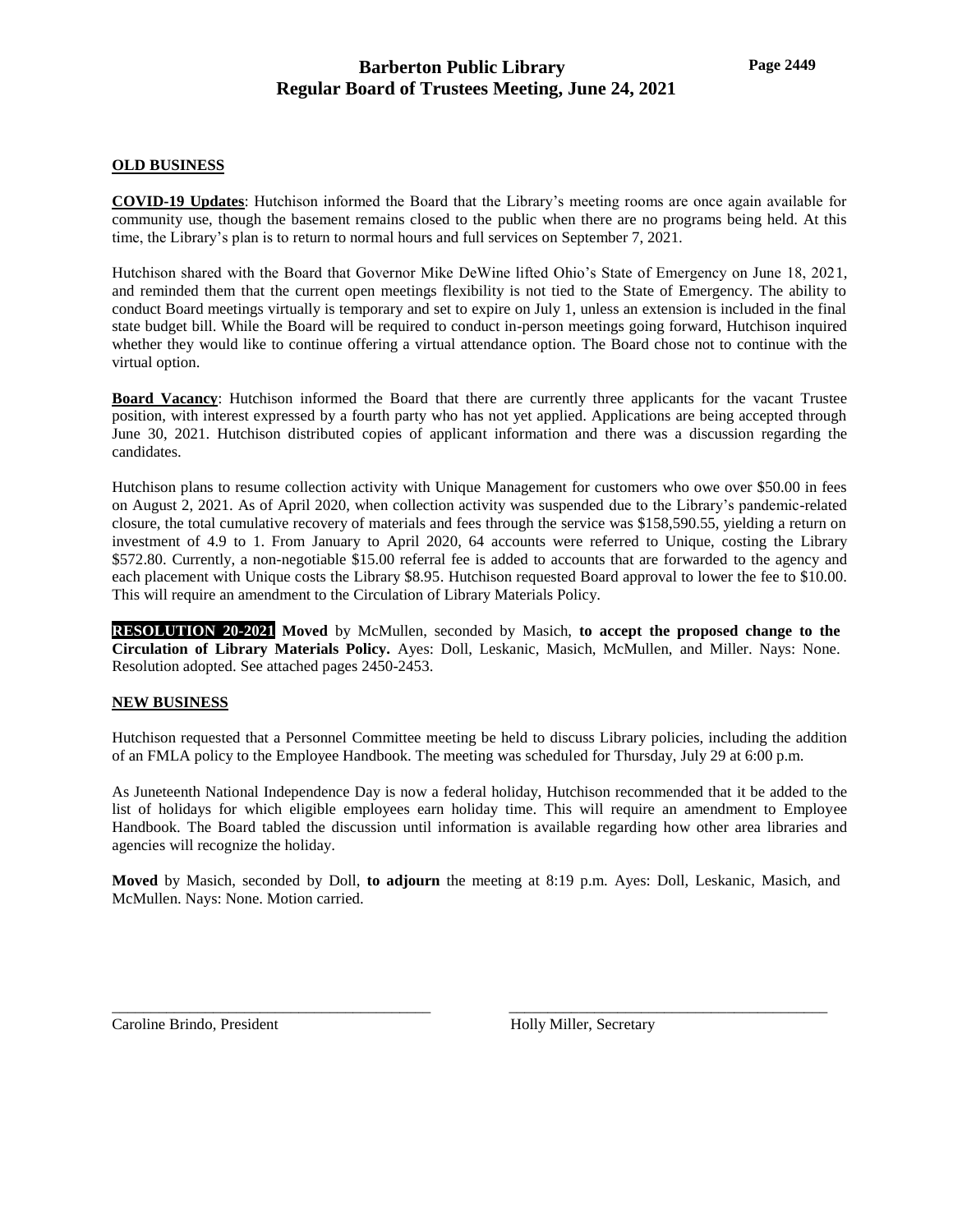## **Barberton Public Library Circulation of Library Materials Policy**

#### **Borrowing Regulations**

Ohio residents are entitled to free library services and may apply for a borrower's card. By Ohio law, library records are private (see the Library's Personal Information policy for more information), and the Library does not permit spouses or other family members to use each other's library cards.

The Library offers individual (juvenile and adult), homebound, Three for Me, teacher cards, and Ecards.

- 1. Individual adult library cardholders are eligible to borrow any circulating materials in any format. Each adult borrower is held responsible for all items charged out on his/her card.
- 2. Parents/guardians of children under the age of 18 may apply for a library card for their child. Adults who are prohibited from borrowing may not sign for new cards for children. The parent/guardian will be responsible for guiding the child in the selection and use of library materials; this is not the responsibility of the Library. The responsible parent or guardian registering their minor child for an individual library card may restrict the minor child's card from borrowing movies, music and video games from the teen/adult collection. The responsible parent or guardian may change this restriction at any time.

Parents/guardians are responsible for all items charged out on their minor child's card and for the payment of all charges incurred on the card. The minor child must be present at the time the card is issued and at any time the card is used to borrow materials.

- 3. The Library offers home delivery to a limited number of residential areas within the Barberton City School District. Regular circulation policies generally apply. Anyone who wishes to request homebound delivery may contact the Customer Services Department to determine eligibility and scheduling.
- 4. Three for Me library cards are available to juveniles without parental signature on the application. Children whose individual accounts are above the fine threshold are also eligible. A child must be able to write his/her name and provide date of birth and contact information in order to be eligible. Three for Me cards may be used to check out up to three print materials owned by Barberton Public Library or to borrow eMedia, and will not accrue any late fees. Lost or damaged items borrowed with a Three for Me card will be charged to the child's account, but Three for Me cards will not be referred to a collection agency should the replacement costs exceed \$50. Three for Me cards may not be used to access the Internet, and are not valid at other CLEVNET Libraries.
- 5. Please see the Library's Teacher Loan Policy for information specific to teacher cards.
- 6. Ecards obtained online are only valid for electronic materials (eBooks, digital magazines, databases, etc.) until valid photo identification and proof of current address is presented in person at Main Library or the Community Health Branch. Juvenile Ecards are only valid for electronic materials until a parent or guardian visits a library location with valid photo identification and proof of current address.

Any item that circulates for public use may be borrowed from the Library at the time registration is completed. Thereafter, the card issued in the customer's name should be presented when borrowing items from the Library. An Ohio driver's license or state ID may be used on occasion if the card is forgotten, but should not be used as a permanent substitute for the actual library card.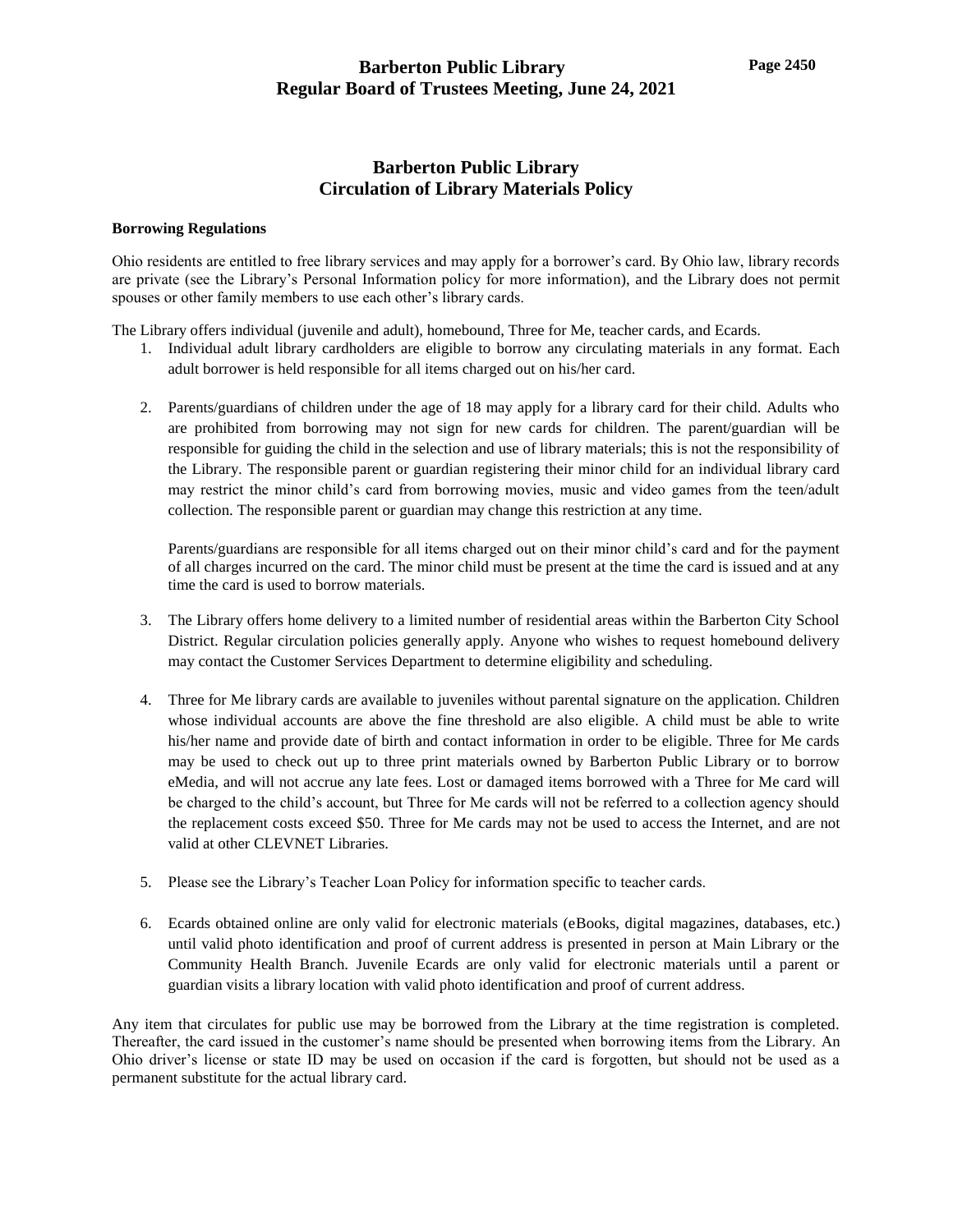### **Library Card**

Ecards can be obtained through the library's website.

To qualify for other library cards, an individual must apply in person either at the Main Library or the Community Health Library Branch located inside Summa Health System. A valid State of Ohio driver's license or State of Ohio photo ID with current address must be provided by adult card applicants or adult card applicants signing as the responsible party for a minor's card when the card is issued. If the applicant's driver's license or state ID does not show his/her current address, proof of address will be required in the form of US mail or an electronic bill dated within the preceding 30 days.

A replacement card may be obtained upon the payment of a \$1.00 replacement fee.

No person shall damage or fail to return any library materials borrowed from the Library.

No person shall abuse a borrower's card issued by the Library. Abuse of a library card may include, but is not limited to, any of the following acts:

- 1. Obtaining or attempting to obtain a library card by means of false identification or address.
- 2. Using or attempting to use a library card which has been revoked.
- 3. Using or attempting to use a library card that belongs to someone else.

### **Checkout Guidelines**

Loan periods and item limits are indicated in the chart on page 3.

Many Barberton Public Library items may be renewed up to five times, as long as another customer does not have a request for the item. See the chart on page 3 for renewal limits. Items borrowed from other libraries may have loan periods or fine schedules which vary from Barberton Library items. The due date of each individual item will be noted on the charge receipt.

Items may be renewed at the Customer Service Desk, by telephone or via the Library's web site.

Interlibrary loan items from other libraries may be renewed according to the owning library's renewal policy.

Vacation Loans of 28 days will be permitted upon request. DVDs, interlibrary loan items, media projector and items in high demand may not be borrowed on vacation loan.

Reserved items will be held for five business days.

| <b>Item Type</b>                                | <b>Number</b><br><b>Permitted</b> | Loan<br><b>Period</b> | Late<br>Fee | Renewable*     |
|-------------------------------------------------|-----------------------------------|-----------------------|-------------|----------------|
| Audiobooks                                      | 10                                | 14 days               | .05/day     | Yes $x$ 5      |
| <b>Books</b>                                    | unlimited                         | 14 days               | .05/day     | Yes $x$ 5      |
| <b>Chromebooks</b><br>(In-library use)<br>only) |                                   | 4 hours               | \$10/hour   | N <sub>0</sub> |
| DVD/Blu-ray-<br>Entertainment                   | 10                                | 7 days                | $.50$ /day  | Yes x 1        |
| DVD/Blu-ray-<br>Instructional                   | 10                                | 14 days               | .50/day     | Yes $x$ 5      |
| Magazines                                       | 10                                | 14 days               | $.05$ /day  | No             |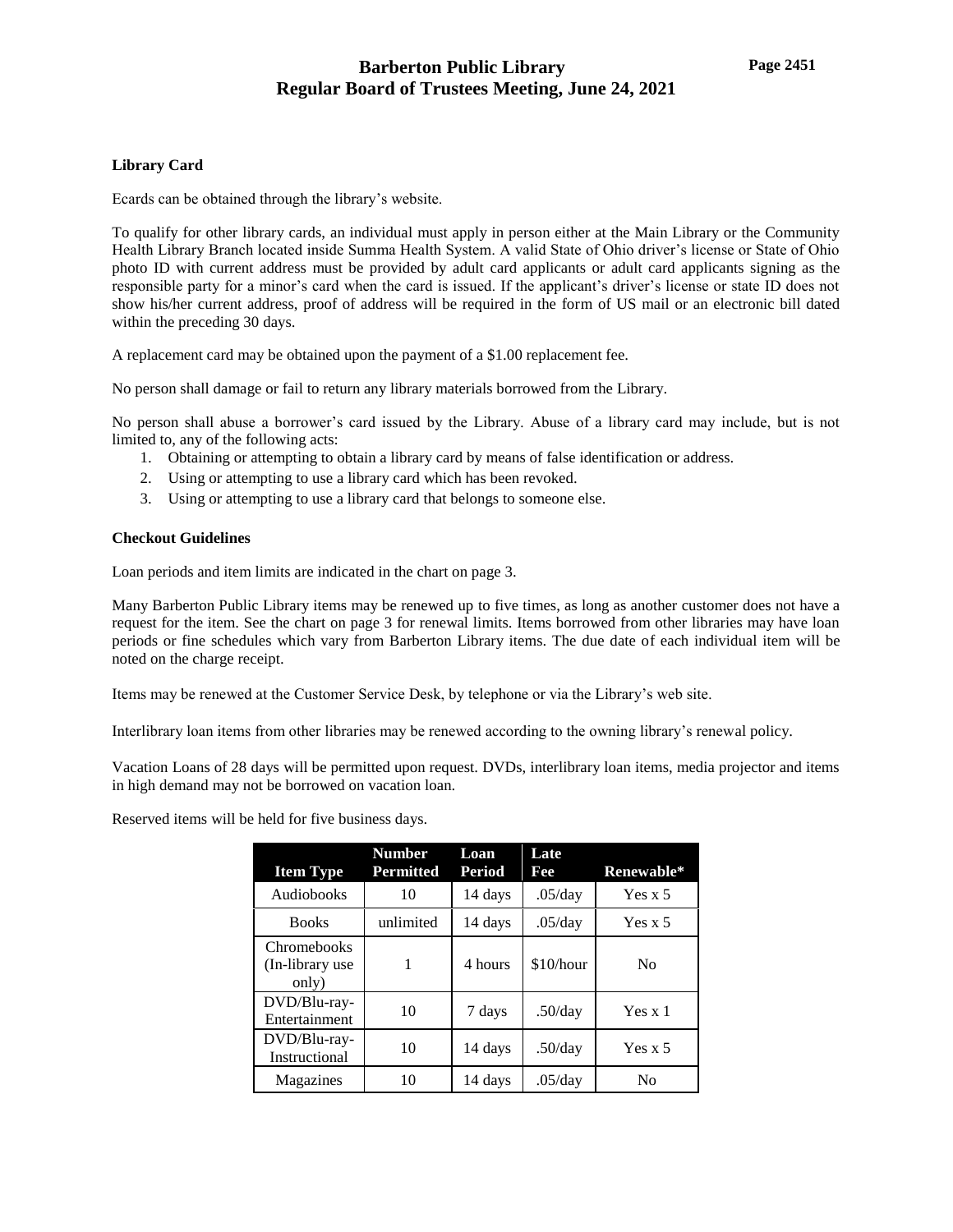| Media<br>Projector<br>$(\$50$ deposit)                                                            |    | 3 days  | \$25/day | N <sub>0</sub> |  |  |
|---------------------------------------------------------------------------------------------------|----|---------|----------|----------------|--|--|
| Music CDs                                                                                         | 10 | 14 days | .05/day  | Yes x 5        |  |  |
| Sprout<br><b>Backpacks</b>                                                                        |    | 14 days | .50/day  | N <sub>0</sub> |  |  |
| Video Games                                                                                       | 2  | 7 days  | .50/dav  | Yes x 1        |  |  |
| * Please note that renewable items may not be extended if another<br>customer has a hold on them. |    |         |          |                |  |  |

### **Fines**

Fines will be charged for all days the Library is open, except Sundays.

The Library's after-hours book drop at the Community Health Branch is available when the branch is closed. Main walk-up and drive-up item returns are available at all times. Items returned after hours are considered as having been returned on the day that the Library building was last open.

Barberton Public Library overdue fines are indicated in the chart on page 3. Items borrowed from other libraries may have overdue fines that vary from Barberton Library's fine structure.

The maximum overdue fine per returned item is \$3.00, except for the following items:

- 1. DVD/Blu-ray, Sprout Backpacks and video games have a maximum overdue fine of \$7.00.
- 2. Chromebooks have a maximum overdue fine of \$50.00.
- 3. Media projector has a maximum overdue fine of \$100.00.

No late fees are charged for items borrowed through homebound delivery.

Personal cardholders owing \$10.00 or more in fines and/or charges will be prohibited from borrowing.

### **Lost materials**

A customer will be charged a lost item fee to replace a lost item. This fee includes the cost of the item and a \$3.00 processing charge per item. If the lost item is found and returned, the Library will refund the item cost, if the following criteria are met:

- 1. The item is owned by the Barberton Public Library. Refunds are not issued on items owned by other agencies.
- 2. The item is found and returned less than sixty days after the lost item fee was paid.
- 3. The item is in good condition defined as still being able to be circulated. "Good condition" is at the discretion of Library staff.
- 4. The customer brings the "lost item fee" receipt with the item when it is returned.

No refund will be paid in cash. Lost materials and related fees paid by cash or check will be refunded by check and mailed to the customer. This process may take up to four weeks to complete. If you do not receive your refund within four weeks, please contact the Fiscal Officer at 330-745-1194 ext. 1426.

### **Damaged Materials**

If materials are returned in such condition that they can no longer be circulated, a fee will be assessed. Examples may include, but are not limited to, excessive damage, missing pieces, or vandalism.